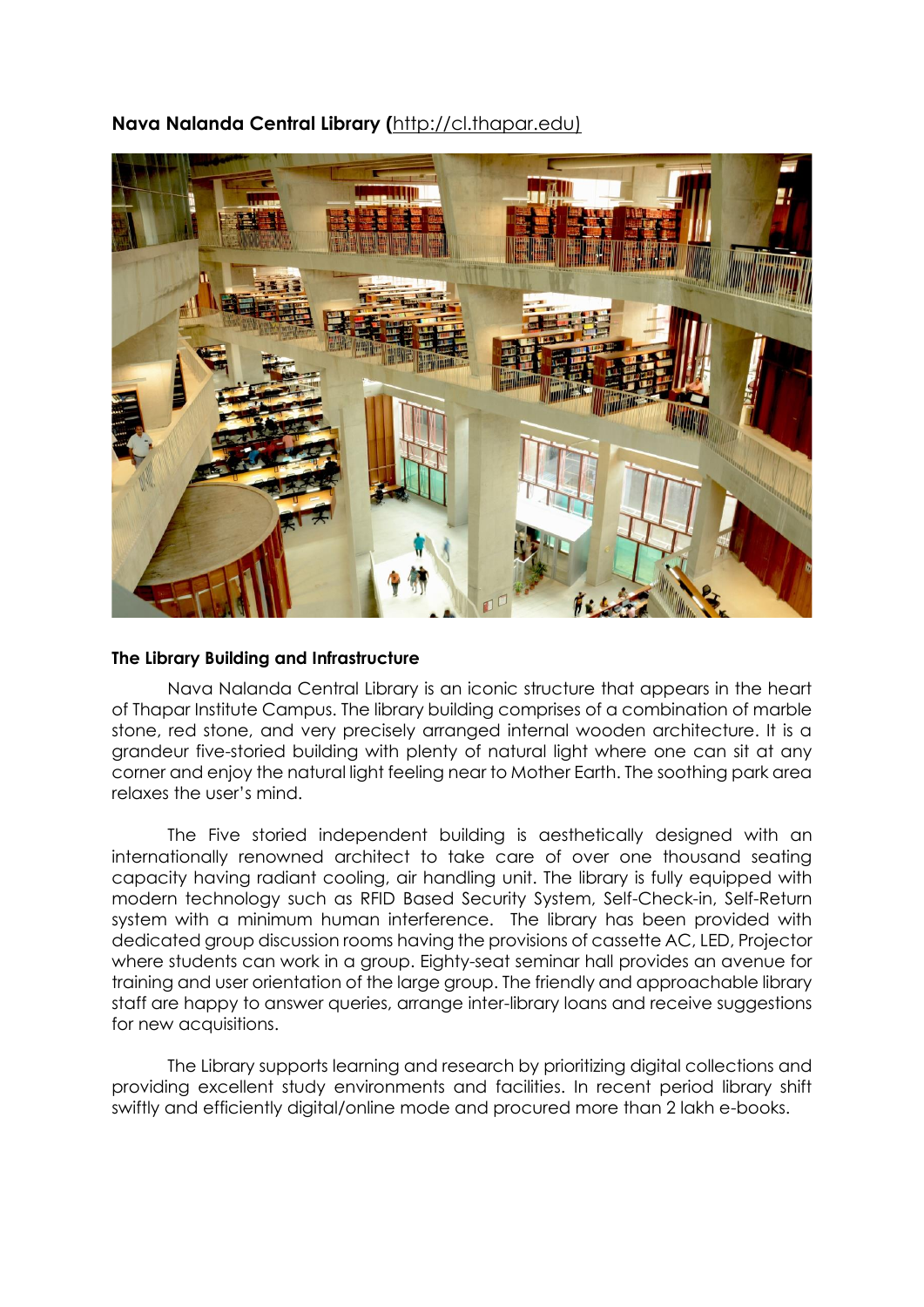## **Library Timings**

The Library remains open for 24 hours on all weekdays. However, Staff operated services are available between 08:00 AM and 08:30 PM (Monday to Saturday). Library remains open on Sunday and Other Gazetted holidays with limited staff members except few Gazetted holidays such as Republic Day, Independent Day, Gandhi Jayanti, Holi, Deepawali, etc.

## **Library Collection**

The resources are available in print and electronic formats, which include e-books, ejournals and e-databases for every subject, available wherever and whenever students want these, supplemented by a print stock of over One lakh Thirty-five thousand volumes consisting of books, theses and dissertations, back volumes of journals, standards, and reports. There is an impressive research and reference collection comprising of reference books, bibliographic databases, research reports, standards, etc. Adequate provision of professional and supplementary reading material in addition to standard textbooks has been made in the library collection. The Library also has growing collections of books and multimedia items for leisure, personality development, homemaking and other soft skills. The collection is regularly updated with the latest editions and new publications.

## **Digital Resources**

Print resources of the Library are supplemented with a growing collection of electronic resources available on CD-ROM and online. The electronic resources mainly consist of e-journals, e-books, thesis/dissertations submitted to Thapar Institute of Engineering & Technology. An electronic collection such as electronic journals, electronic databases, more than 2 lakhs electronic books, ASTM Standards, 4500 units consists of Audio-Visual Materials such CD/VCD/DVD.

- **i. E-Journals**: The Library subscribes to over 8700 electronic journals and more than 20,000 conference proceedings. The Library subscribes to the e-journal packages from the publishers such as ACM Digital Library, American Chemical Society, American Institute of Physics, American Physical Society, American Society of Civil Engineers (ASCE), American Society of Mechanical Engineers (ASME), Blackwell, IEL Online (IEEE), Institute of Physics, Nature, Oxford University Press, Royal Society of Chemistry, Science Direct (Elsevier), Society for Industrial and Applied Mathematics, Springer and Kluwer, Taylor and Francis, SAGE, Emerald (management) and PROWESS Multi user LAN version.
- **ii. Bibliographic Databases:** Some of the electronic bibliographical databases available in the Library are: ISID, Royal Society of Chemistry, Web of Science, EBSCOHost, ProwessIQ and Harvard Business Review Cases.
- **iii. E-books:** Think Tank from Pearson, IEEE Wiley, Taylor & Francis, EBSCO, EBSCO Academic Book Collection, Oxford University Press, Prentice Hall of India, Tata McGraw-Hill and Kindle e-books.